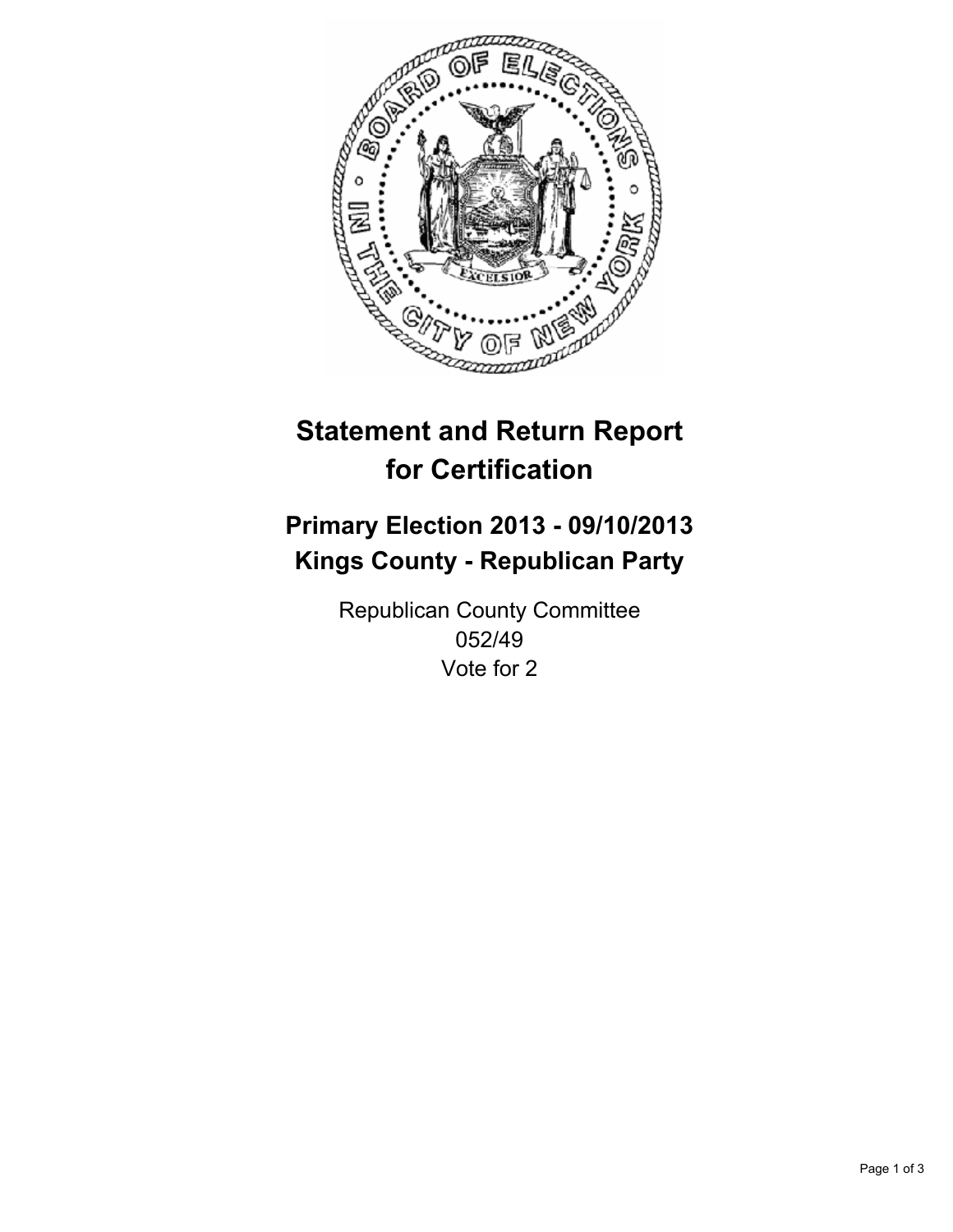

#### **Assembly District 49**

| <b>EMERGENCY</b>        | 0  |
|-------------------------|----|
| ABSENTEE/MILITARY       |    |
| <b>FEDERAL</b>          | 0  |
| SPECIAL PRESIDENTIAL    | 0  |
| <b>AFFIDAVIT</b>        | 0  |
| DEBRA A. TREMBLAY       | 11 |
| <b>MARIE A. LAUTATO</b> | 22 |
| DOROTHY MARESCA         | 9  |
| <b>Total Votes</b>      | 42 |